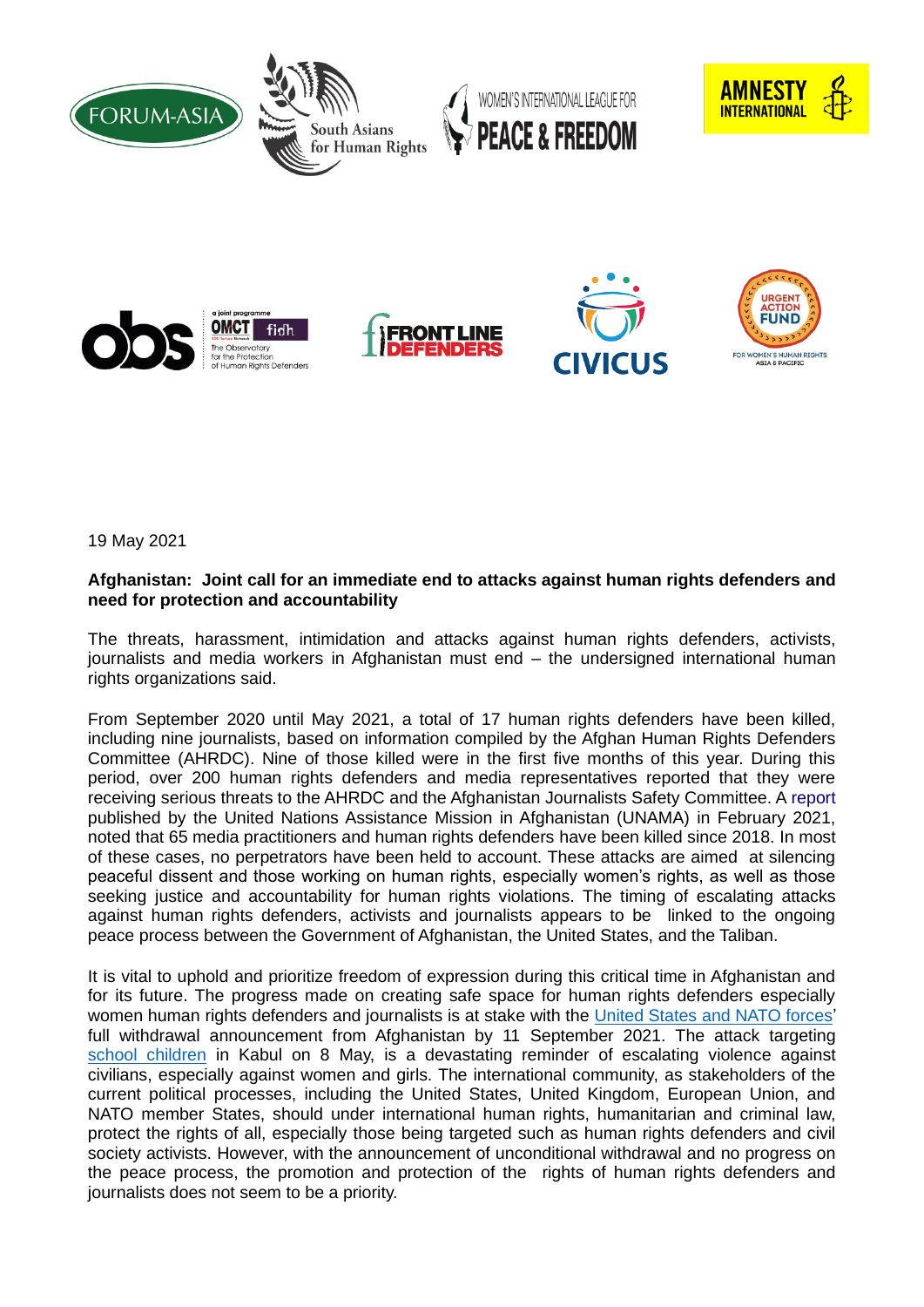The lack of respect for International Humanitarian Law and the absence of accountability for attacks against human rights defenders and activists, have only increased the danger to defenders and emboldened perpetrators. Afghan authorities and the international community must call on all parties to stop using civilian targets for military gains and safeguard the progress in human rights made over the last two decades and ensure that they are not scaled back as a result of the ongoing negotiations.

Civil society members, women human rights defenders and journalists are systematically threatened and attacked for the work they carry out. Those working outside the capital are especially exposed to serious threats due to lack of support available in Kabul and through some international networks and embassies. Many of these defenders have had to relocate within Afghanistan and, in some cases, even temporarily leave the country with their families for safety concerns. Defenders fear publicly denouncing attacks they are subjected to due to concerns over security and sustainability of their work. This demonstrates the immense pressure under which Afghan defenders, activists and journalists are forced to live and work.

State mechanisms for the protection of defenders including the recently appointed Joint Commission for the Protection of Human Rights Defenders have yet to be operationalized. The government has failed to adequately respond to complaints of threats and early warning signals of attacks against human rights defenders and journalists. Defenders are faced with an impossible choice of balancing their commitment to work in their country with threats against themselves and their families. We call on the Government of Afghanistan to take greater responsibility to ensure the safety and security of defenders, activists, and journalists, and to end impunity for the attacks against them.

[Women human rights defenders, j](https://www.omct.org/en/resources/statements/afghanistan-urgent-action-needed-to-protect-women-rights-defenders)ournalists and minority groups in Afghanistan have been among the worst affected. Many women defenders have been compelled to relocate internally or outside the country, stop their work, or stay at home. Attacks on women defenders have included harassment of family members and colleagues. Women who have campaigned for years for equal rights, and equal participation in public spaces, including the peace process, have found themselves under attack in reprisals against them for their work.

The Government of Afghanistan and international stakeholders and facilitators in the ongoing peace process, must take responsibility through their conduct and engagement in the country to stop the increase in violent attacks against human rights defenders. Rights groups and the [United](https://undocs.org/en/S/RES/1325(2000))  [Nations](https://undocs.org/en/S/RES/1325(2000)) have consistently called for the effective participation of civil society representatives, especially women human rights defenders, in the peace process given its huge impact on security on the ground. Despite this, and even though rights groups and women defenders have worked continuously to engage with the peace process, the [Moscow summit](https://www.hrw.org/news/2021/03/22/afghanistan-womens-full-participation-needed-talks) in March 2021 did not see effective representation of women. A peace process, or negotiation, that fails to include women representatives adequately and effectively, and in parallel engages with the Taliban without benchmarks on human rights, [undermines women's safety](https://tolonews.com/afghanistan-171454) and progress made on human rights over the past years. Much more must be done to ensure that the peace process takes into account the threats, harassment, intimidation and attacks occurring in the country and to ensure that it does not exacerbate people's suffering.

The crisis unfolding in the country requires a strong commitment to direct engagement and support for Afghan defenders to work and live in safety and dignity. It requires the international community to proactively support those defenders who have worked to promote and protect human rights, at great personal cost. As human rights organizations focusing on the protection of human rights defenders, we call for an effective protection mechanism for human rights defenders in Afghanistan. We therefore call on the Government of Afghanistan and relevant international actors to take the following measures:

• The newly established government-lead Joint Commission must deliver on its objectives to provide effective protection to human rights defenders at risk. We call for access to